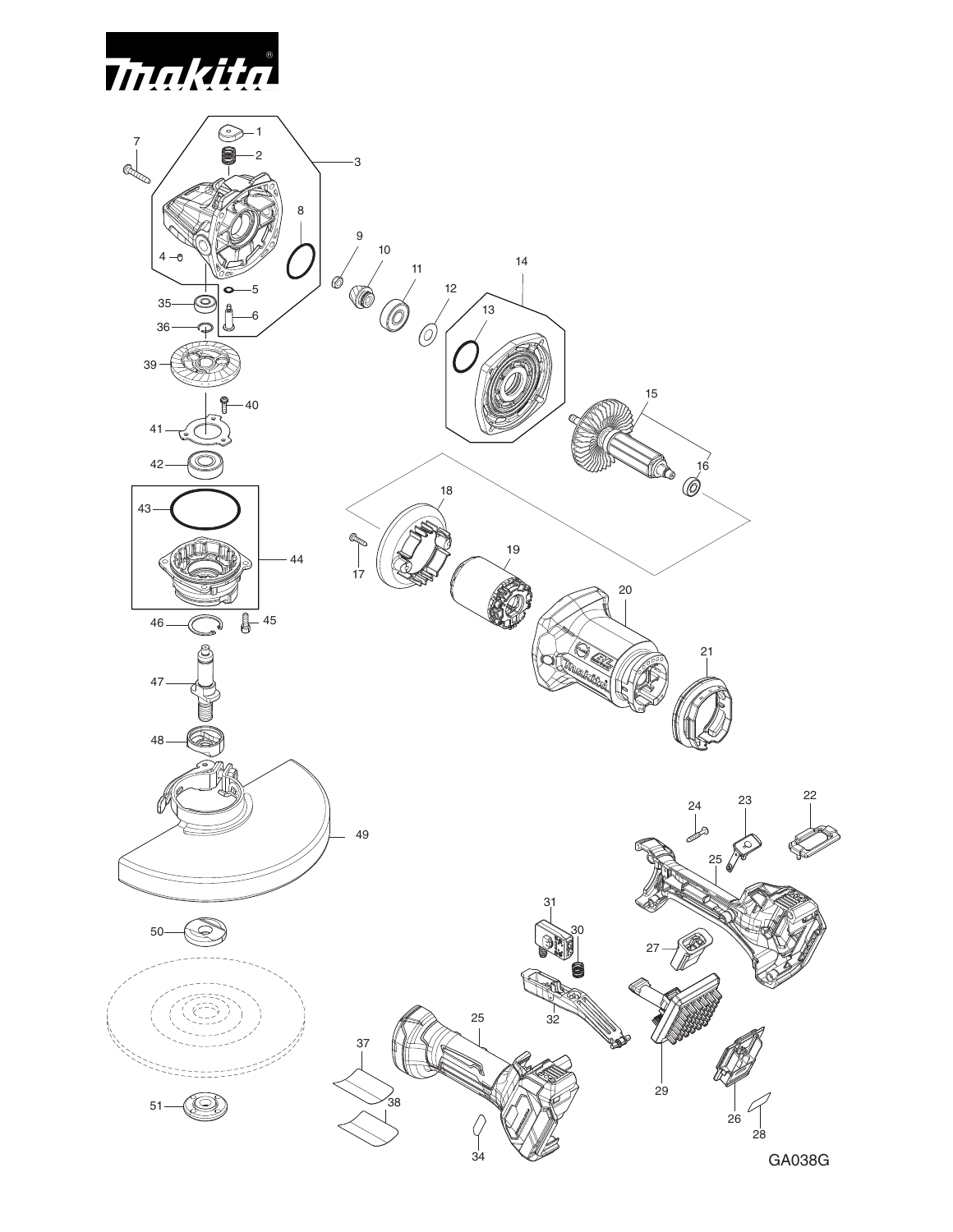| Item No. | <b>Type</b> | Sub  | Part No. | <b>Description</b>              | Qty            | Unit       |
|----------|-------------|------|----------|---------------------------------|----------------|------------|
| 001      |             |      | 413219-6 | <b>PIN CAP</b>                  | $\mathbf{1}$   | PC.        |
| 002      |             |      | 233292-8 | <b>COMPRESSION SPRING 12</b>    | 1              | PC.        |
| 003      |             |      | 136365-5 | <b>GEAR HOUSING ASS'Y</b>       | $\mathbf{1}$   | PC.        |
|          |             | INC. |          | Item No. 1,2,4-6,8              |                |            |
| 004      |             |      | 263002-9 | <b>RUBBER PIN 4</b>             | 1              | PC.        |
| 005      |             |      | 213026-5 | O RING 7                        | 1              | PC.        |
| 006      |             |      | 256516-5 | SHOULDER PIN 11                 | 1              | PC.        |
| 007      |             |      | 266173-1 | <b>TAPPING SCREW 5X30</b>       | 4              | PC.        |
| 008      |             |      | 213510-0 | O RING 36                       | 1              | PC.        |
| 009      |             |      | 264010-3 | HEX.NUT M7                      | $\mathbf{1}$   | PC.        |
|          |             |      |          |                                 | 1              |            |
| 010      |             |      | 227564-1 | SPIRAL BEVEL GEAR 10A           |                | PC.        |
| 011      |             |      | 211137-0 | <b>BALL BEARING 6201LLU</b>     | 1              | PC.        |
| 012      |             |      | 253759-0 | <b>FLAT WASHER 12</b>           | 1              | PC.        |
| 013      |             |      | 213459-4 | O RING 32                       | 1              | PC.        |
| 014      |             |      | 136363-9 | <b>GEAR HOUSING COVER ASS'Y</b> | 1              | PC.        |
|          |             | INC. |          | Item No. 13                     |                |            |
| 015      |             |      | 519436-7 | <b>ROTOR ASS'Y</b>              | $\mathbf{1}$   | PC.        |
|          |             | INC. |          | Item No. 16                     |                |            |
| 016      |             |      | 211166-3 | <b>BALL BEARING 698DDW</b>      | 1              | PC.        |
| 017      |             |      | 266326-2 | <b>TAPPING SCREW 4X18</b>       | $\overline{2}$ | PC.        |
| 018      |             |      | 457618-2 | <b>BAFFLE PLATE</b>             | 1              | PC.        |
| 019      |             |      | 629A38-8 | <b>STATOR</b>                   | 1              | PC.        |
| 020      |             |      | 140F67-3 | MOTOR HOUSING COMPLETE          | 1              | PC.        |
|          |             | INC. | 813B47-5 | <b>CAUTION LABEL</b>            | 1              | PC.        |
| 021      |             |      | 457619-0 | <b>VIBRATION PROOF RUBBER</b>   | 1              | PC.        |
| 022      |             |      | 422656-3 | <b>DUST COVER</b>               | $\mathbf 1$    | PC.        |
| 023      |             |      | 140F99-0 | CAP COMPLETE                    | 1              | PC.        |
|          | 2           | INC. | 213A05-9 | O RING 16                       | 1              | PC.        |
|          |             | INC. | 818H07-8 | <b>CAP LABEL</b>                | 1              | PC.        |
|          |             |      |          |                                 | 5              | PC.        |
| 024      |             |      | 265999-8 | <b>TAPPING SCREW 4X25</b>       |                |            |
| 025      |             |      | 183R97-3 | <b>HANDLE SET</b>               | 1              | <b>SET</b> |
|          |             | INC. | 263005-3 | <b>RUBBER PIN 6</b>             | $\overline{c}$ | PC.        |
| 026      |             |      | 632P49-4 | <b>TERMINAL UNIT</b>            | $\mathbf{1}$   | PC.        |
| 027      |             |      | 413218-8 | <b>CONNECTOR CASE</b>           | $\mathbf 1$    | PC.        |
| 028      |             |      | 858B02-0 | GA038G SERIAL NO. LABEL         | $\mathbf 1$    | PC.        |
| 029      |             |      | 620E22-0 | <b>CONTROLLER</b>               | 1              | PC.        |
| 030      |             |      | 234357-9 | <b>COMPRESSION SPRING 11</b>    | 1              | PC.        |
| 031      |             |      | 651083-9 | SWITCH C3XA-1PSPM               | 1              | PC.        |
| 032      |             |      | 140X49-3 | SWITCH LEVER COMPLETE           | 1              | PC.        |
| 034      |             |      | 8012U4-2 | <b>XGT LOGO LABEL</b>           | 1              | PC.        |
| 035      |             |      | 210029-0 | <b>BALL BEARING 608ZZ</b>       | 1              | PC.        |
| 036      |             |      | 233925-5 | RING SPRING 13                  | 1              | PC.        |
| 037      |             |      | 858A95-1 | GA038G NAME PLATE               | 1              | PC.        |
| 038      |             |      | 8026G1-7 | <b>CLEAR LABEL</b>              | 1              | PC.        |
| 039      |             |      | 227562-5 | SPIRAL BEVEL GEAR 38            | 1              | PC.        |
| 040      |             |      | 911128-8 | P.H.SCREW M4X16 WITH WR         | 3              | PC.        |
| 041      |             |      | 285851-4 | <b>BEARING RETAINER</b>         | 1              | PC.        |
| 042      |             |      | 211241-5 | BALL BEARING 6202DDW            | 1              | PC.        |
| 043      |             |      | 213720-9 | O RING 67                       | 1              | PC.        |
| 044      |             |      | 136364-7 | <b>BEARING BOX ASS'Y</b>        | 1              | PC.        |
|          |             | INC. |          | Item No. 43                     |                |            |
|          |             |      |          | HEX. SOCKET HEAD BOLT M5X16     |                |            |
| 045      |             |      | 922221-3 |                                 | 4              | PC.        |
| 046      |             |      | 962151-6 | <b>RETAINING RING R-32</b>      | 1              | PC.        |
| 047      |             |      | 326964-3 | SPINDLE A                       | 1              | PC.        |
| 048      |             |      | 310801-1 | <b>LEAD FLANGE A</b>            | 1              | PC.        |
| 049      |             |      | 141A57-9 | TOOLLESS WHEEL COVER230FA COMP  | 1              | PC.        |
|          |             | INC. | 8026G4-1 | <b>CAUTION LABEL</b>            | 1              | PC.        |
| 050      |             |      | 224500-8 | <b>INNER FLANGE 89</b>          | 1              | PC.        |
| 051      |             |      | 224486-6 | <b>LOCK NUT 5/8-45</b>          | 1              | PC.        |